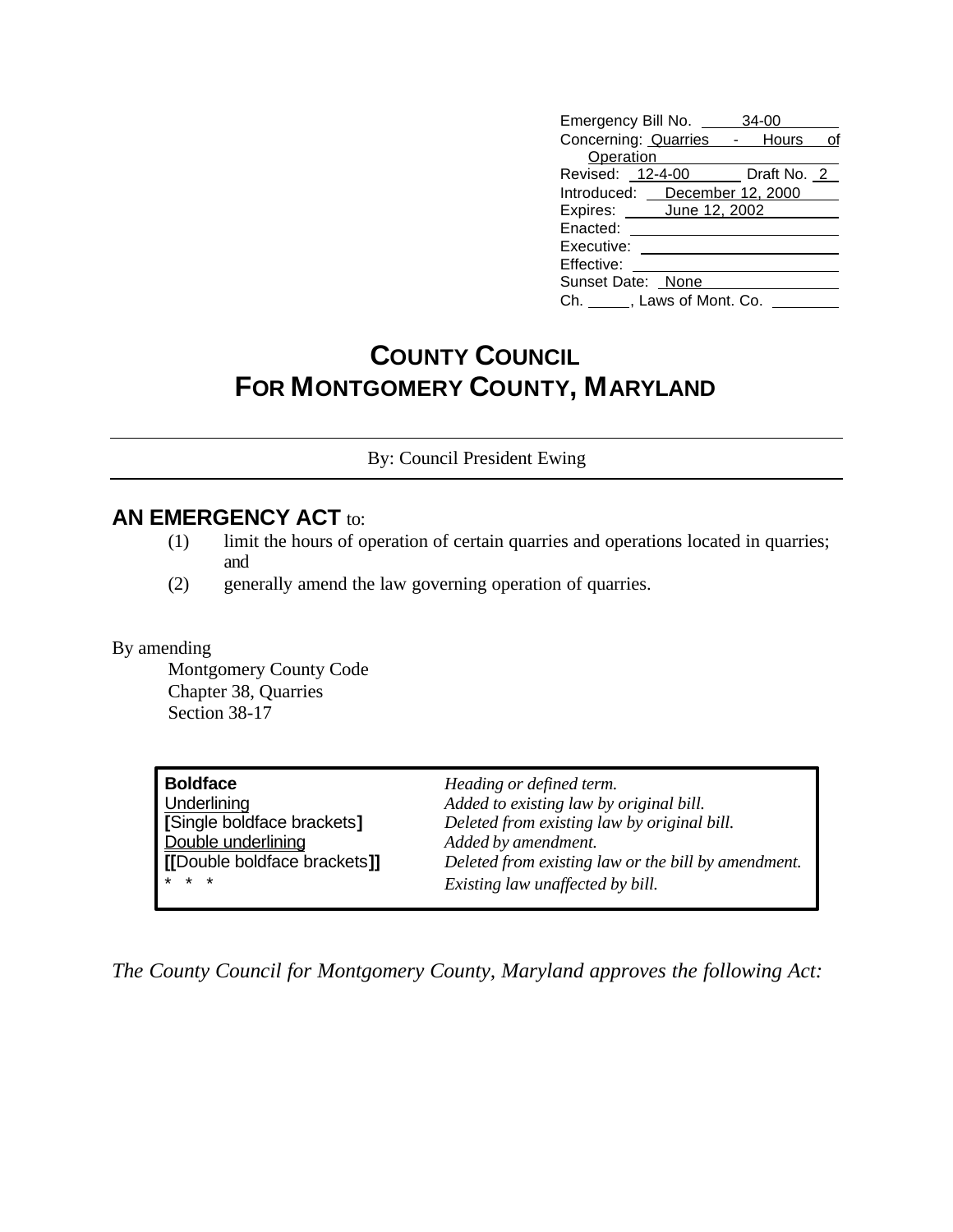| $\mathbf{1}$   |          | Sec. 1. Section 38-17 is amended as follows:                                |
|----------------|----------|-----------------------------------------------------------------------------|
| $\overline{2}$ | $38-17.$ | Hours of operation.                                                         |
| 3              |          | $(a)$ (1) Except for blasting activities and as provided in this Section, a |
| $\overline{4}$ |          | licensee must engage in excavation, mining, processing, or                  |
| 5              |          | materials handling only between 6 a.m. and 6 p.m., Monday                   |
| 6              |          | through Friday and 7 a.m. and 5 p.m. on Saturday. Blasting                  |
| 7              |          | must only be conducted between 7 a.m. and 5 p.m., Monday                    |
| 8              |          | through Friday.                                                             |
| 9              |          | From 6 p.m. to 6 a.m., only administration and maintenance<br>(2)           |
| 10             |          | activities are permitted within the license boundary.                       |
| 11             |          | A licensee may conduct secondary and tertiary crushing of<br>(3)            |
| 12             |          | materials, associated conveyance of materials inside the license            |
| 13             |          | boundary, and screening and stockpiling of materials, between               |
| 14             |          | 6 p.m. and 8 p.m., Monday through Friday, from April 1                      |
| 15             |          | through September 30 of each year.                                          |
| 16             |          | Only those operations necessary for administration or security<br>(4)       |
| 17             |          | of a quarry may be conducted on Sunday.                                     |
| 18             |          | Activities listed in this subsection are permitted only if sound<br>(5)     |
| 19             |          | levels do not exceed the maximum property line sound levels                 |
| 20             |          | specified in Chapter 31B or other requirements established in               |
| 21             |          | this Chapter or by regulation or as a license condition.                    |
| 22             | [(b)]    | The Director may approve extended operating hours for processing            |
| 23             |          | and materials handling under the procedures of this subsection.             |
| 24             |          | (1)<br>A licensee may submit an application for extended operating          |
| 25             |          | hours at least 12 days before the extended operating hours                  |
| 26             |          | would begin. The Director must require each applicant to pay a              |
| 27             |          | fee, established by regulation under method (3), that is                    |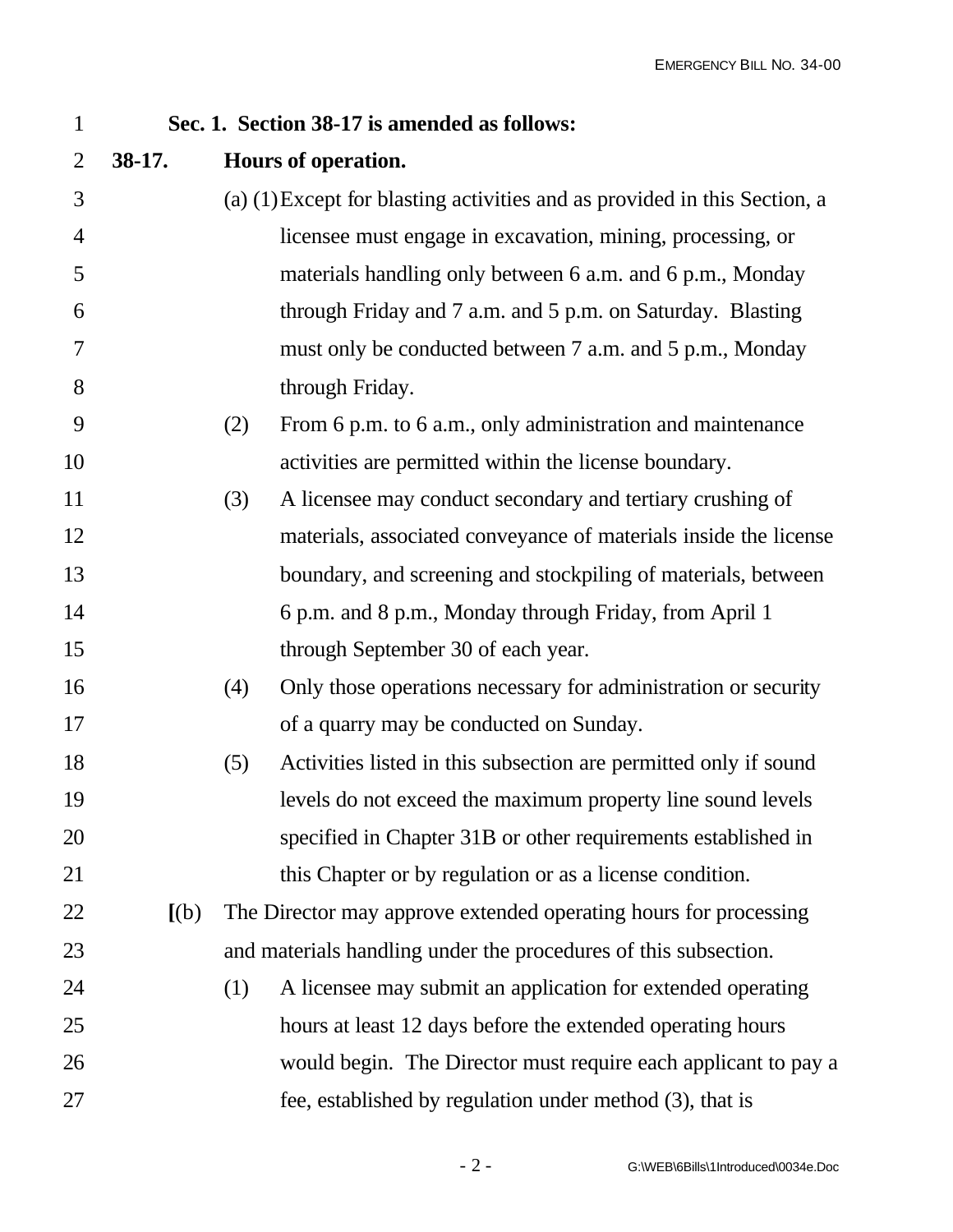| 28 |     |     | sufficient to pay the Department's cost of processing the        |
|----|-----|-----|------------------------------------------------------------------|
| 29 |     |     | application, notifying the public, and monitoring the extended   |
| 30 |     |     | operating hours.                                                 |
| 31 | (2) |     | After receiving an application for extended operating hours, the |
| 32 |     |     | Director must notify the public and civic associations in each   |
| 33 |     |     | affected community by direct mail or other means that will       |
| 34 |     |     | effectively inform them of the proposed extended hours at least  |
| 35 |     |     | 10 days before the extended operating hours begin.               |
| 36 | (3) |     | Any person may submit written comments to the Director           |
| 37 |     |     | before the Director decides whether to approve the extended      |
| 38 |     |     | operating hours.                                                 |
| 39 | (4) |     | The Director may approve extended operating hours only if the    |
| 40 |     |     | Director finds that:                                             |
| 41 |     | (A) | the applicant has shown substantial public need for the          |
| 42 |     |     | extended hours; and                                              |
| 43 |     | (B) | the public interest will generally be served by allowing         |
| 44 |     |     | the extended hours.                                              |
| 45 | (5) |     | The Director may also allow a licensee to load materials on      |
| 46 |     |     | trucks and haul the materials outside the license boundary       |
| 47 |     |     | during the extended operating hours if the Director finds that:  |
| 48 |     | (A) | the materials are required for work done by or for a             |
| 49 |     |     | government agency; and                                           |
| 50 |     | (B) | timely completion of the work requires that the materials        |
| 51 |     |     | be delivered to a work site between 6 p.m. and 6 a.m.            |
| 52 | (6) |     | Any approval order must specify the period of time during        |
| 53 |     |     | which the extended operating hours are effective and any other   |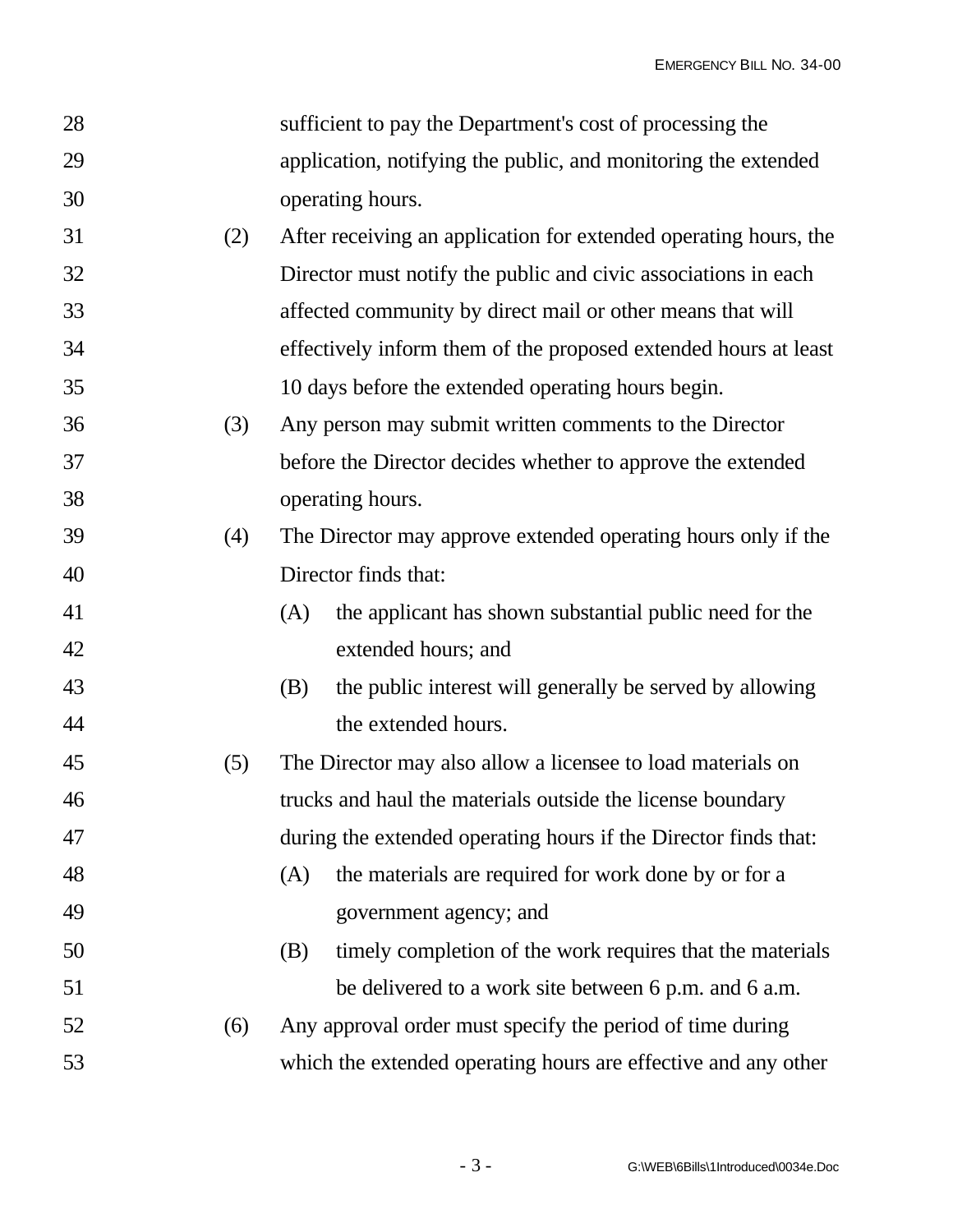| 54 |         | conditions of operation necessary to protect the public health,                  |  |  |
|----|---------|----------------------------------------------------------------------------------|--|--|
| 55 |         | safety, or welfare or the environment.                                           |  |  |
| 56 | (7)     | During extended operating hours, sound levels must not exceed                    |  |  |
| 57 |         | the maximum property line sound levels specified in Chapter                      |  |  |
| 58 |         | 31B or set under Section 38-14(d).                                               |  |  |
| 59 | (8)     | The Director may require additional noise mitigation measures                    |  |  |
| 60 |         | during extended operating hours. These measures may include:                     |  |  |
| 61 |         | strobe light backup warning devices on mobile<br>(A)                             |  |  |
| 62 |         | equipment during periods of darkness; and                                        |  |  |
| 63 |         | audible warning devices which are adjustable to 5<br>(B)                         |  |  |
| 64 |         | decibels over ambient background sound, measured 20                              |  |  |
| 65 |         | feet from the device.]                                                           |  |  |
| 66 |         | $[(c)]$ (b) Materials must not be loaded on trucks or hauled outside the license |  |  |
| 67 |         | boundary between 6 p.m. and 6 a.m. [, except as allowed under                    |  |  |
| 68 |         | subsection $(b)(5)$ ].                                                           |  |  |
| 69 |         | $[(d)]$ (c) The Director may require additional periodic ambient air quality or  |  |  |
| 70 |         | noise monitoring during activities allowed under subsection $(a)(3)$ [or         |  |  |
| 71 |         | extended operating hours authorized under subsection (b)] when                   |  |  |
| 72 |         | necessary to protect the public health, safety, or welfare or the                |  |  |
| 73 |         | environment.                                                                     |  |  |
| 74 | $[$ (e) | Notwithstanding any other provision of this Section, any independent             |  |  |
| 75 |         | asphalt production and distribution operation that was active within a           |  |  |
| 76 |         | license boundary before January 1, 1992, may operate from 6 p.m. to              |  |  |
| 77 |         | 6 a.m. if it complies with all applicable noise, water quality, and air          |  |  |
| 78 |         | quality requirements under this Chapter. This subsection does not                |  |  |
| 79 |         | allow any other licensee to operate during those hours.]                         |  |  |
| 80 | Sec. 2. | <b>Emergency Effective Date.</b>                                                 |  |  |